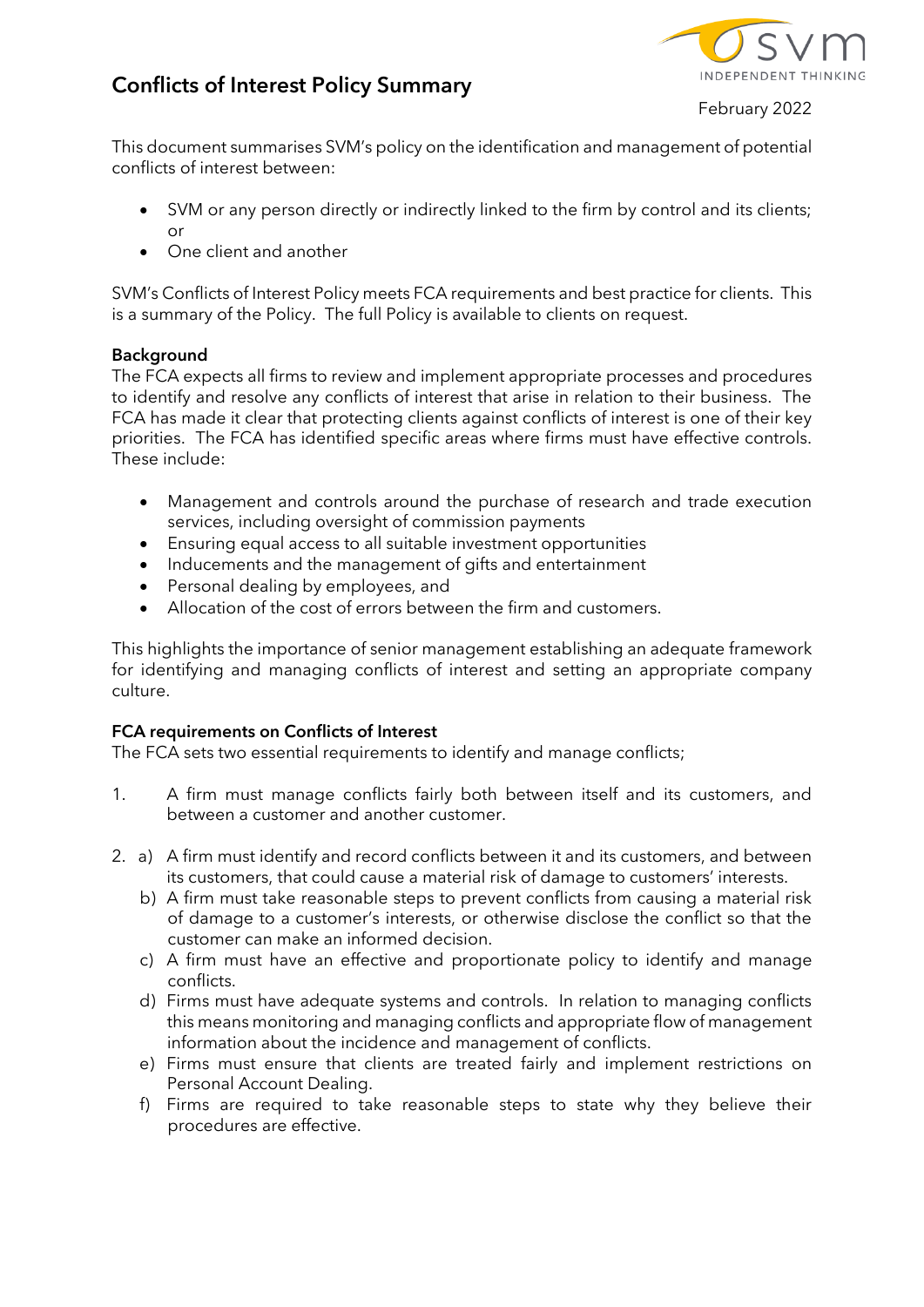## **Conflicts of Interest Policy Summary**

February 2022

Conflicts can also arise, from attempting to manage client mandates with differing objectives; including benchmarks, risk appetite, review timescale and liquidity tolerance.

## **SVM's Policy on managing Conflicts of Interest**

SVM's policy is to seek to identify and manage all actual and potential conflicts of interest as fairly as possible. This requires all members of staff to act responsibly in executing their duties. If a member of staff becomes aware of a situation where a conflict might arise, or has arisen, they must bring this to the immediate attention of a Director or Risk & Compliance.

SVM has established a Conflicts of Interest Committee, with an independent non-executive chairman, to identify any potential for conflicts, review policies and controls, and report on these to senior management and the Board.

SVM believes that it manages conflicts of interest effectively. As an investment boutique with a focus on equity management, this reduces the diversity of client mandates and potential for conflicts between clients. The primacy of client interests is deeply embedded in SVM's corporate culture, with the firm being led by a Board of investment professionals. All the investment team are members of professional bodies with high ethical standards and codes that reflect the importance of serving client interests and good stewardship. The strong culture, active review by senior management, Conflicts of Interest Committee and the SVM Board are all reasons why SVM believes it has effective management and controls in relation to conflicts of interest.

A record will be kept of any conflicts identified, along with the action taken. If a conflict cannot be removed, it is important that it is adequately managed with ongoing controls and review. Where clients need to make an informed decision about a conflict, they will be advised as soon as practicable.

When identifying the types of conflict of interest that arise, or may arise, SVM will consider whether the firm or relevant person:

- Makes a financial gain, or avoids a financial loss, at the expense of a client
- Has an interest in the outcome of a service or transaction carried out on behalf of the client, which is different from the client's interest in that outcome
- Has a financial or other incentive to favour the interests of another client or group of clients over the interests of the client
- Receives from a person other than the client an inducement in relation to a service provided to a client in the form of monies, goods or services, other than the standard fee for that service.

The SVM Board of Directors is responsible for ensuring that SVM

- a) takes all reasonable steps to identify conflicts of interest that arise or may arise in the course of its business;
- b) maintains and operates effective organisational and administrative arrangements to prevent conflicts of interest from constituting or giving rise to a material risk of damage to the interests of SVM's clients;